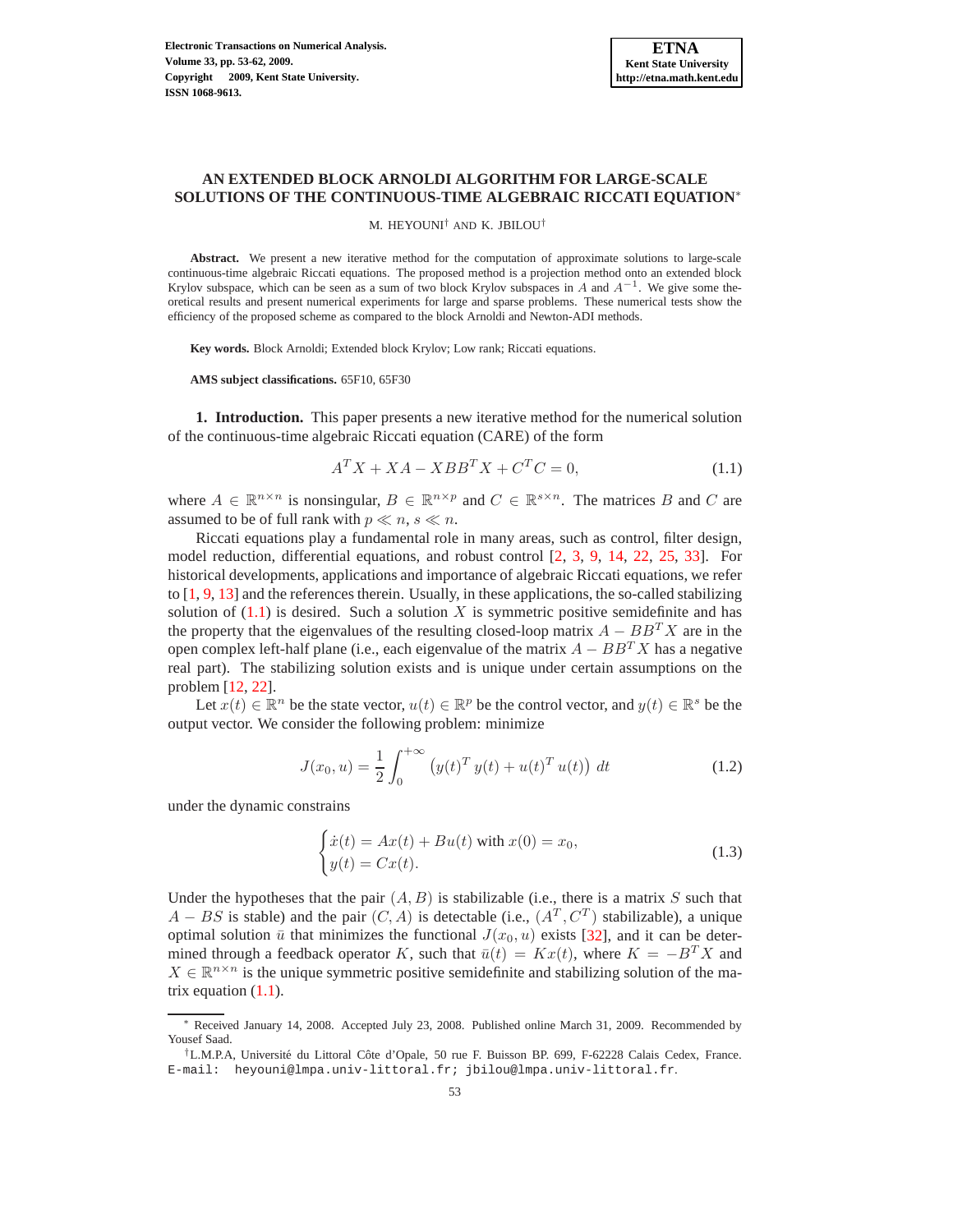The unique stabilizing solution of the CARE equation  $(1.1)$  can be obtained by considering  $\mathcal{S}_{H}$ , the *n*-dimensional stable invariant subspace (i.e., the subspace corresponding to the eigenvalues of  $H$  in the open left half plane) of the corresponding Hamiltonian matrix (see [\[23,](#page-8-9) [25\]](#page-8-5))

$$
\mathcal{H} = \begin{bmatrix} A & BB^T \\ C^T C & -A^T \end{bmatrix} \in \mathbb{R}^{2n \times 2n}.
$$

If  $\mathbb{S}_{\mathcal{H}}$  is spanned by the columns of  $(X_1^T, X_2^T)^T \in \mathbb{R}^{2n \times n}$  and  $X_1$  is nonsingular, then  $X = -X_2 X_1^{-1}$  is the stabilizing solution of [\(1.1\)](#page-0-0).

During the last decades, many numerical methods for solving the CARE [\(1.1\)](#page-0-0) with small and dense matrices have been developed. The standard computational methods are based on the Schur and structure-preserving Schur methods [\[23,](#page-8-9) [31,](#page-9-2) [10,](#page-8-10) [24,](#page-8-11) [25\]](#page-8-5), matrix sign function methods [\[5,](#page-8-12) [11,](#page-8-13) [20,](#page-8-14) [29\]](#page-9-3), Newton-type methods [\[21,](#page-8-15) [4,](#page-8-16) [22,](#page-8-4) [6,](#page-8-17) [16\]](#page-8-18) and the symplectic Lanczos method [\[7\]](#page-8-19).

Generally, the matrices  $A$ ,  $B$  and  $C$  are obtained from the discretization of operators defined on infinite-dimensional subspaces. Moreover, the matrix  $\vec{A}$  is in general sparse, banded and very large. For such problems, only a few attempts have been made to solve  $(1.1)$ . The well-known Low Rank Cholesky Factorized Newton (LRCF-Newton) method [\[28\]](#page-9-4) is one of the widely used methods for solving [\(1.1\)](#page-0-0). At each step of the outer Newton iteration, one needs to solve a large Lyapunov matrix equation. In the LRCF-Newton method, these Lyapunov matrix equations are solved by the Low Rank Cholesky Factorized method [\[28\]](#page-9-4), which is based on the solution of linear systems with shifted matrices  $A - \mu_i I$  where the  $\mu_i$  are the ADI parameters. The determination of the "optimal" ADI parameters and the computation of the approximate solution of the Lyapunov equations increase the memory requirements and the CPU time of the LRCF-Newton method.

Projection methods on block Krylov subspaces, using the block Arnoldi process, and on matrix Krylov subspaces, using the global Arnoldi process, also have been applied to compute low rank approximate solutions to large and sparse CAREs [\[17,](#page-8-20) [18,](#page-8-21) [19\]](#page-8-22). However, these methods usually need many iterations (large projection subspaces) to produce an accurate approximate solution, and this increases considerably the CPU time and the memory requirements.

To remedy the drawbacks of the LRCF-Newton and the block or global Arnoldi algorithms, we present a new projection method that allows us to compute low rank approximations to the stabilizing solution of  $(1.1)$ . We project the initial problem onto an extended block Krylov subspace generated by the matrices A and  $A^{-1}$ , and we obtain a low-dimensional CARE that is solved by a standard algorithm such as the Schur method [\[23\]](#page-8-9). The extended block Krylov subspace is generated by means of the extended block Arnoldi process first introduced in [\[15\]](#page-8-23) and used for solving Lyapunov equations in [\[30\]](#page-9-5). We also give new theoretical results, such as an upper bound for the norm of the error and a perturbation result.

The remainder of the paper is organized as follows. In Section [2,](#page-2-0) we present the extended block Arnoldi algorithm and give some properties. In Section [3,](#page-3-0) we show how to extract low rank approximate solutions to CAREs and give some theoretical results, such as an expression for the norm of the residual and an upper bound for the norm of the error. Section [4](#page-6-0) is devoted to some numerical examples and comparisons with other methods.

Throughout this paper, we use the following notation. The 2-norm and the Frobenius norm of matrices will be denoted by  $\|\cdot\|$  and  $\|\cdot\|_F$ , respectively. The separation between two matrices A and B of dimension  $n \times n$  and  $p \times p$ , respectively, is given by  $\text{sep}(A, B)$  =  $\min_{\|X\|=1} \|AX - XB\|$ . Finally,  $I_r$  and  $O_{r\times l}$  will denote the identity of size  $r \times r$  and the zero matrix of size  $r \times l$ , respectively.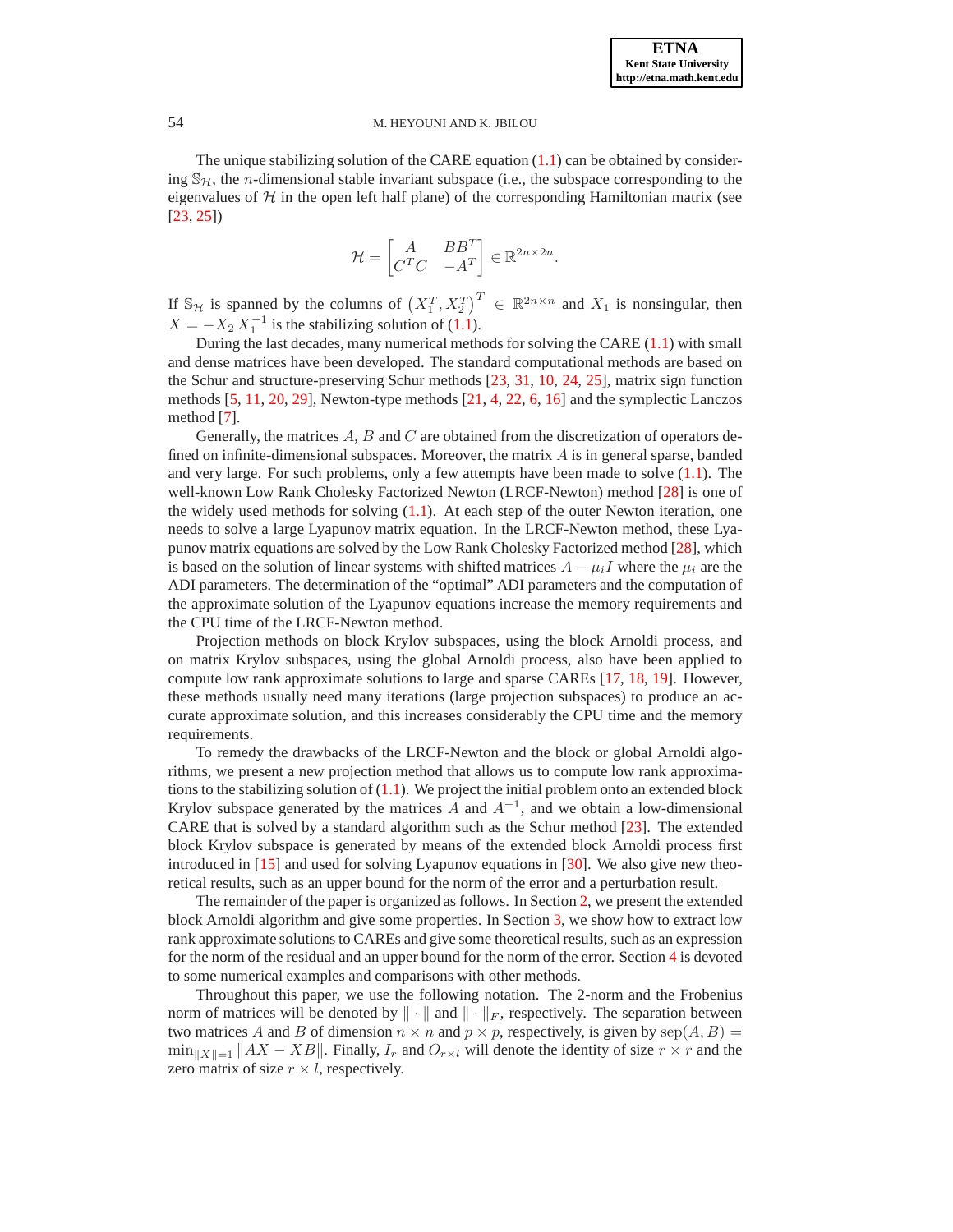**ETNA Kent State University http://etna.math.kent.edu**

### AN EXTENDED BLOCK ARNOLDI ALGORITHM 55

<span id="page-2-0"></span>**2. The extended block Arnoldi algorithm.** We first recall the extended block Arnoldi process applied to the pair  $(F, G)$ , where  $F \in \mathbb{R}^{n \times n}$  and  $G \in \mathbb{R}^{n \times s}$ . The projection subspace  $\mathcal{K}_k(F, G)$  of  $\mathbb{R}^n$  that we will consider was introduced in [\[15,](#page-8-23) [30\]](#page-9-5):

$$
\mathcal{K}_k(F,G) = \text{Range}([G, F^{-1}G, FG, F^{-2}G, F^2G, \dots, F^{-(k-1)}G, F^{k-1}G]).
$$

Note that the subspace  $\mathcal{K}_k(F, G)$  is a sum of two block Krylov subspaces,

$$
\mathcal{K}_k(F,G) = \mathbb{K}_k(F,G) + \mathbb{K}_k(F^{-1}, F^{-1}G),
$$

where  $\mathbb{K}_k(F, G) = \text{Range}([G, FG, \ldots, F^{k-1}G])$ . The following algorithm allows us to compute an orthonormal basis of the extended Krylov subspace  $\mathcal{K}_k(F, G)$ . This basis contains information on both F and  $F^{-1}$ . Let m be some fixed integer which limits the dimension of the constructed basis. The extended block Arnoldi process is described as follows:

<span id="page-2-1"></span>ALGORITHM 2.1. **The extended block Arnoldi algorithm (EBA)**.

- *Inputs:* F an  $n \times n$  matrix, G an  $n \times s$  matrix and m an integer.
- *Step 0.* Compute the QR decomposition of  $[G, F^{-1}G]$ , i.e.,  $[G, F^{-1}G] = V_1 \Lambda$ ; Set  $V_0 = [$  :
- *Step 1*. For  $j = 1, \ldots, m$
- *Step 1.1* Set  $V_j^{(1)}$ : first s columns of  $V_j$ ;  $V_j^{(2)}$ : second s columns of  $V_j$
- *Step 1.2*  $\mathcal{V}_j = [\mathcal{V}_{j-1}, V_j]; \hat{V}_{j+1} = [F V_j^{(1)}, F^{-1} V_j^{(2)}].$
- *Step 1.3* Orthogonalize  $\hat{V}_{j+1}$  with respect to  $V_j$  to get  $V_{j+1}$ , i.e., For  $i = 1, 2, ..., j$

$$
H_{i,j} = V_i^T \hat{V}_{j+1};
$$
  
\n
$$
\hat{V}_{j+1} = \hat{V}_{j+1} - V_i H_{i,j};
$$
  
\nend for

• *Step 1.4* Compute the QR decomposition of  $\hat{V}_{j+1}$ , i.e.,  $\hat{V}_{j+1} = V_{j+1}H_{j+1,j}$ . end for.

Since the above algorithm involves implicitly a Gram-Schmidt process, the block vectors  $V_m = [V_1, V_2, \dots, V_m]$   $(V_i \in \mathbb{R}^{n \times 2s})$  have mutually orthogonal columns, provided none of the upper triangular matrices  $H_{j+1,j}$  are rank deficient. Hence, after m steps, Algo-rithm [2.1](#page-2-1) builds an orthonormal basis  $\mathcal{V}_m$  of the Krylov subspace  $\mathcal{K}_{m+1}(F, G)$  and a block upper Hessenberg matrix  $H_m$  whose nonzero blocks are the  $H_{i,j}$ . Note that each submatrix  $H_{i,j}$   $(1 \leq i \leq j \leq m)$  is of order 2s.

Let  $\mathcal{T}_m \in \mathbb{R}^{2ms \times 2ms}$  be the restriction of the matrix F to the extended Krylov subspace  $\mathcal{K}_m(F, G)$ , i.e.,  $\mathcal{T}_m = \mathcal{V}_m^T F \mathcal{V}_m$ . It is shown in [\[30\]](#page-9-5) that  $\mathcal{T}_m$  is also block upper Hessenberg with  $2s \times 2s$  blocks. Moreover, a recursion is derived to compute  $\mathcal{T}_m$  from  $H_m$  without requiring matrix-vector products with F. For more details on how to compute  $T_m$  from  $H_m$ , we refer to [\[30\]](#page-9-5). We note that for large problems the inverse of the matrix F is not computed explicitly, and in this case we can use iterative solvers with preconditioners to solve linear systems with  $F$ . However, when these linear systems are not solved accurately, the theoretical properties of the extended block Arnoldi process are no longer valid. Next, we give some properties that will be useful later.

<span id="page-2-2"></span>PROPOSITION 2.2. Let  $\bar{T}_m = \mathcal{V}_{m+1}^T F \mathcal{V}_m$ , and suppose that m steps of Algorithm [2.1](#page-2-1) *have been carried out. Then we have*

$$
F\mathcal{V}_m = \mathcal{V}_{m+1}\bar{\mathcal{T}}_m \tag{2.1}
$$

$$
= V_m T_m + V_{m+1} T_{m+1,m} E_m^T.
$$
\n(2.2)

where  $T_{i,j}$  is the  $2s \times 2s$   $(i,j)$  block of  $\mathcal{T}_m$  and  $E_m = [O_{2s \times 2(m-1)s}, I_{2s}]^T$  is the matrix of *the last* 2s *columns of the*  $2ms \times 2ms$  *identity matrix*  $I_{2ms}$ *.*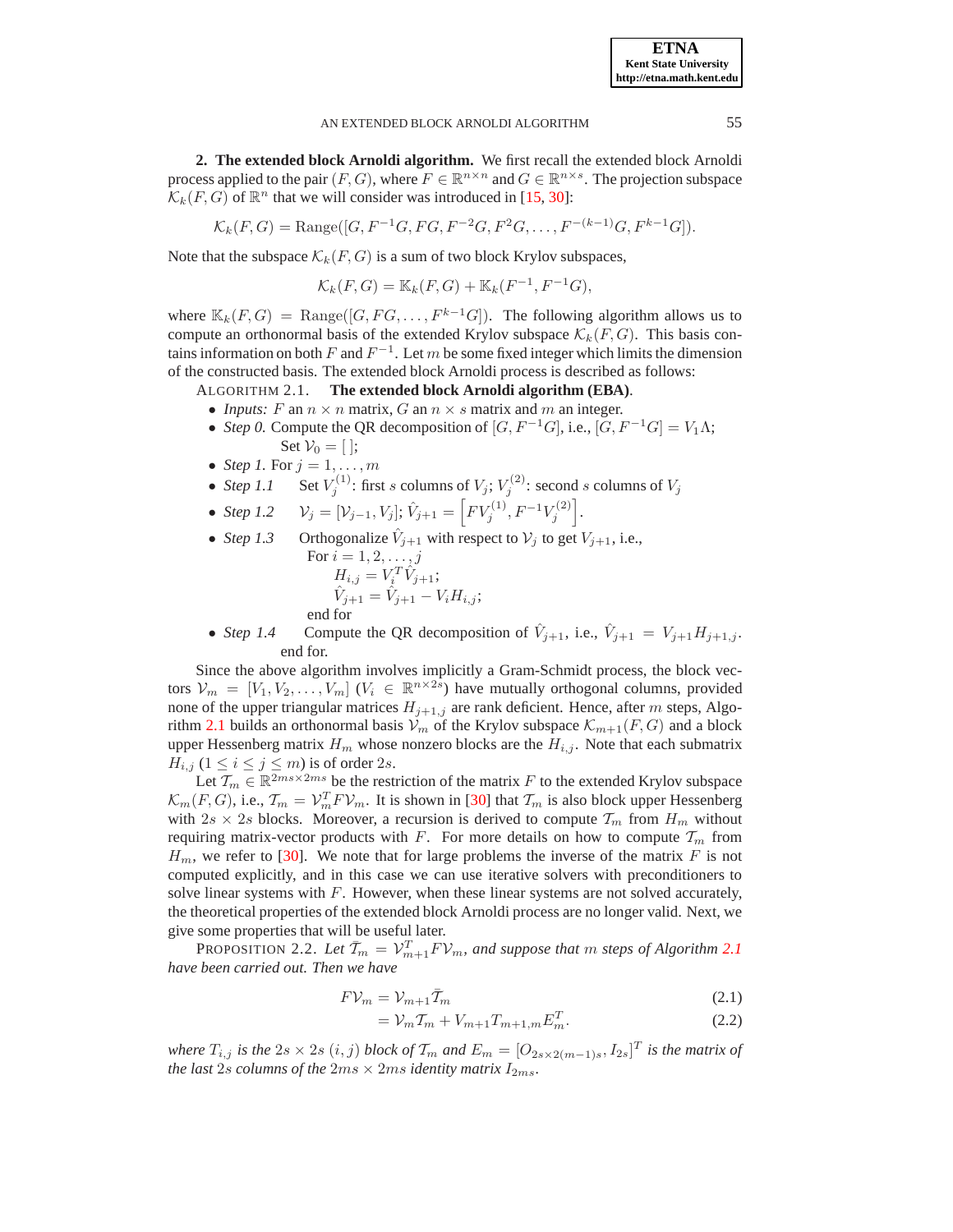*Proof.* Since  $V_{m+1} = [V_m, V_{m+1}]$ , we have

$$
\begin{aligned}\n\mathcal{T}_{m+1} &= \mathcal{V}_{m+1}^T F \mathcal{V}_{m+1} \\
&= \begin{bmatrix}\n\mathcal{V}_m^T F \mathcal{V}_m & \mathcal{V}_m^T F \mathcal{V}_{m+1} \\
\mathcal{V}_{m+1}^T F \mathcal{V}_m & \mathcal{V}_{m+1}^T F \mathcal{V}_{m+1}\n\end{bmatrix} \\
&= \begin{bmatrix}\n\mathcal{T}_m & \mathcal{V}_m^T F \mathcal{V}_{m+1} \\
\mathcal{V}_{m+1}^T F \mathcal{V}_m & \mathcal{V}_{m+1}^T F \mathcal{V}_{m+1}\n\end{bmatrix}\n\end{aligned}
$$

Now, as  $\mathcal{T}_{m+1}$  is block upper Hessenberg, we have  $V_{m+1}^T F V_m = T_{m+1,m} E_m^T$ , and

$$
\bar{\mathcal{I}}_{m} = \mathcal{V}_{m+1}^T F \mathcal{V}_{m} = \left[ \begin{array}{c} \mathcal{I}_{m} \\ T_{m+1,m} E_m^T \end{array} \right].
$$

Using the fact that  $FK_m \subseteq \mathcal{K}_{m+1}$  and that  $\mathcal{V}_{m+1}$  is orthogonal, it follows that there exists a matrix L such that  $FV_{m} = V_{m+1}L$ . Hence  $V_{m+1}^T FV_m = L$ , which shows that  $L = \bar{T}_m$ . Therefore,  $F_vu_m = v_{m+1}\bar{T}_m$ .

<span id="page-3-0"></span>**3. Low rank approximate solutions to large CAREs.** In this section, we will see how to extract low rank approximate solutions to the continuous-time algebraic Riccati equation [\(1.1\)](#page-0-0). We project the initial problem onto the extended block Krylov subspace  $\mathcal{K}_m(A^T, C^T)$ . Applying the extended block Arnoldi process (Algorithm [2.1\)](#page-2-1) to the pair  $(A<sup>T</sup>, C<sup>T</sup>)$  gives us an orthonormal basis  $\{V_1, \ldots, V_m\}$  of the extended block Krylov subspace  $\mathcal{K}_m(A^T, C^T)$ . We consider low-rank approximate solutions that have the form

<span id="page-3-1"></span>
$$
X_m = \mathcal{V}_m Y_m \mathcal{V}_m^T,\tag{3.1}
$$

.

where  $\mathcal{V}_m = [V_1, \dots, V_m]$  and  $Y_m \in \mathbb{R}^{2ms \times 2ms}$ . Note that  $\text{rank}(X_m) \leq 2ms$ .

We note that the block Arnoldi algorithm also produces low rank approximate solutions of the form [\(3.1\)](#page-3-1). However, the last method usually needs many iterations to give an accurate approximation, which increases the CPU time. The rational part of the extended block Arnoldi method is considered here as an acceleration procedure.

From now on, the matrix  $\mathcal{T}_m$  is defined by  $\mathcal{T}_m = \mathcal{V}_m^T A^T \mathcal{V}_m$ . Using the expression [\(3.1\)](#page-3-1) in the matrix equation [\(1.1\)](#page-0-0), multiplying on the left by  $\mathcal{V}_m^T$  and on the right by  $\mathcal{V}_m$ , we get the low-dimensional continuous-time algebraic Riccati equation

<span id="page-3-2"></span>
$$
\mathcal{T}_m Y_m + Y_m \mathcal{T}_m^T - Y_m \tilde{B}_m \tilde{B}_m^T Y_m + \tilde{C}_m^T \tilde{C}_m = 0,
$$
\n(3.2)

with  $\tilde{B}_m = V_m^T B$ ,  $\tilde{C}_m^T = V_m^T C^T = \mathcal{E}_1 \Lambda_{1,1}$ , where  $\mathcal{E}_1 = [I_s, O_{s \times (2m-1)s}]^T$  is the matrix of the first s columns of the  $2ms \times 2ms$  identity matrix  $I_{2ms}$  and  $\Lambda_{1,1}$  is the  $s \times s$  matrix obtained from the QR decomposition

<span id="page-3-4"></span>
$$
[C^T, A^{-T}C^T] = V_1 \Lambda \text{ with } \Lambda = \begin{bmatrix} \Lambda_{1,1} & \Lambda_{1,2} \\ 0 & \Lambda_{2,2} \end{bmatrix}.
$$
 (3.3)

We assume that the projected algebraic Riccati equation [\(3.2\)](#page-3-2) has a unique symmetric positive semidefinite and stabilizing solution  $Y_m$ . This solution can be obtained by a standard direct method such as the Schur method [\[23\]](#page-8-9).

If m steps of Algorithm [2.1](#page-2-1) are applied to the pair  $(A<sup>T</sup>, C<sup>T</sup>)$ , then using the results of Proposition [2.2](#page-2-2) we have

<span id="page-3-3"></span>
$$
A^T \mathcal{V}_m = \mathcal{V}_m T_m + V_{m+1} T_{m+1,m} E_m^T.
$$
 (3.4)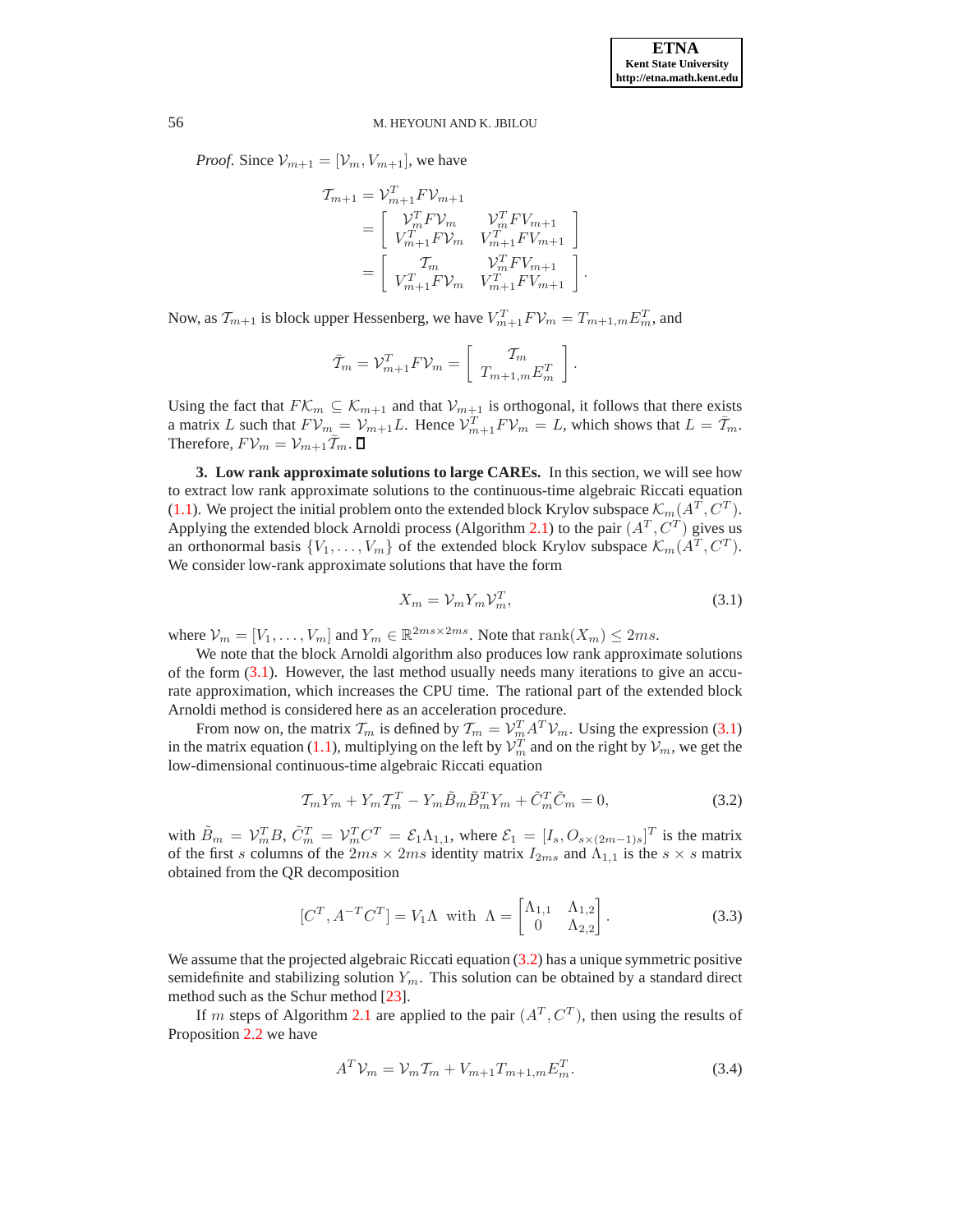Now, multiplying the reduced-order continuous-time algebraic Riccati equation [\(3.2\)](#page-3-2) on the left by  $\mathcal{V}_m$  and on the right by  $\mathcal{V}_m^T$  and using [\(3.4\)](#page-3-3), we get

$$
\begin{aligned} \left[A^T \mathcal{V}_m - V_{m+1} T_{m+1,m} E_m^T\right] Y_m \mathcal{V}_m^T + \mathcal{V}_m Y_m \left[A^T \mathcal{V}_m - V_{m+1} T_{m+1,m} E_m^T\right]^T \\ - \mathcal{V}_m Y_m \mathcal{V}_m^T B B^T \mathcal{V}_m Y_m \mathcal{V}_m^T + C^T C = 0. \end{aligned}
$$

Setting  $F_m = V_m T_{m+1,m}^T V_{m+1}^T$  and using the relation

$$
V_{m+1}T_{m+1,m}E_m^T Y_m \mathcal{V}_m^T = V_{m+1}T_{m+1,m}E_m^T \mathcal{V}_m^T X_m,
$$

it follows that

<span id="page-4-0"></span>
$$
(A - F_m)^T X_m + X_m (A - F_m) - X_m B B^T X_m + C^T C = 0.
$$
 (3.5)

The matrix equation [\(3.5\)](#page-4-0) shows that the approximation  $X_m$  is an exact solution of a perturbed continuous-time algebraic Riccati equation.

Let  $R_m = A^T X_m + X_m A - X_m B B^T X_m + C^T C$  be the residual associated with the mth approximate solution and let  $\epsilon$  be some fixed tolerance. The computation of  $X_m$  (and of  $R_m$ ) becomes expensive as m increases. Therefore, in order to stop the iterations, one has to test if  $||R_m|| < \epsilon$  without computing extra products involving the matrix A. The next result shows how to compute the residual norm of  $R_m$  without computing the approximation  $X_m$ , which is computed in a factored form only when convergence is achieved.

<span id="page-4-1"></span>THEOREM 3.1. Let  $X_m = V_m Y_m V_m^T$  be the approximation obtained at step  $m$  by the *extended block Arnoldi-CARE method and let* Y<sup>m</sup> *be the symmetric positive semi-definite stabilizing solution of the low-dimensional CARE* [\(3.2\)](#page-3-2)*. Then the residual*  $R_m$  *satisfies* 

$$
||R_m|| = ||T_{m+1,m}\tilde{Y}_m||,
$$
\n(3.6)

*where*  $\tilde{Y}_m$  *is the*  $2s \times 2ms$  *matrix corresponding to the last*  $2s$  *rows of*  $Y_m$ *.* 

*Proof.* From the relations [\(3.1\)](#page-3-1) and [\(3.2\)](#page-3-2), we have

$$
R_m = A^T \mathcal{V}_m Y_m \mathcal{V}_m^T + \mathcal{V}_m Y_m \mathcal{V}_m^T A - \mathcal{V}_m Y_m \mathcal{V}_m^T B B^T \mathcal{V}_m Y_m \mathcal{V}_m^T + C^T C.
$$

Using [\(3.4\)](#page-3-3) and the fact that  $C^T = V_1^{(1)} \Lambda_{1,1}$ , where  $V_1^{(1)}$  is the matrix of the first s columns of  $V_1$  and  $\Lambda_{1,1}$  is defined in [\(3.3\)](#page-3-4), we get

$$
R_{m} = (\mathcal{V}_{m}T_{m} + V_{m+1}T_{m+1,m}E_{m}^{T})Y_{m}\mathcal{V}_{m}^{T} + \mathcal{V}_{m}Y_{m}(T_{m}^{T}\mathcal{V}_{m}^{T} + E_{m}T_{m+1,m}^{T}\mathcal{V}_{m+1}^{T})
$$
  
\n
$$
- \mathcal{V}_{m}Y_{m}\tilde{B}_{m}\tilde{B}_{m}^{T}Y_{m}\mathcal{V}_{m}^{T} + V_{1}^{(1)}\Lambda_{1,1}\Lambda_{1,1}^{T}\mathcal{V}_{1}^{1})^{T}
$$
  
\n
$$
= \mathcal{V}_{m+1}\left[\begin{matrix}\nT_{m}Y_{m} - Y_{m}\tilde{B}_{m}\tilde{B}_{m}^{T}Y_{m} \\
T_{m+1,m}E_{m}^{T}Y_{m}\n\end{matrix}\right]\mathcal{V}_{m}^{T} +
$$
  
\n
$$
\mathcal{V}_{m}\left[Y_{m}T_{m}^{T} Y_{m}E_{m}T_{m+1,m}^{T}\right]\mathcal{V}_{m+1}^{T} + V_{1}^{(1)}\Lambda_{1,1}\Lambda_{1,1}^{T}\mathcal{V}_{1}^{(1)^{T}}
$$
  
\n
$$
= \mathcal{V}_{m+1}\left[\begin{matrix}\nT_{m}Y_{m} + Y_{m}T_{m}^{T} - Y_{m}\tilde{B}_{m}\tilde{B}_{m}^{T}Y_{m} + \mathcal{E}_{1}\Lambda_{1,1}\Lambda_{1,1}^{T}\mathcal{E}_{1}^{T} & Y_{m}E_{m}T_{m+1,m}^{T}\n\end{matrix}\right]\mathcal{V}_{m+1}^{T}.
$$

Since  $\tilde{C}_m = \mathcal{E}_1 \Lambda_{1,1}$  and  $Y_m$  is the symmetric solution of the reduced CARE [\(3.2\)](#page-3-2), we have

$$
R_m = V_{m+1} \begin{bmatrix} 0 & Y_m E_m T_{m+1,m}^T \\ T_{m+1,m} E_m^T Y_m & 0 \end{bmatrix} V_{m+1}^T
$$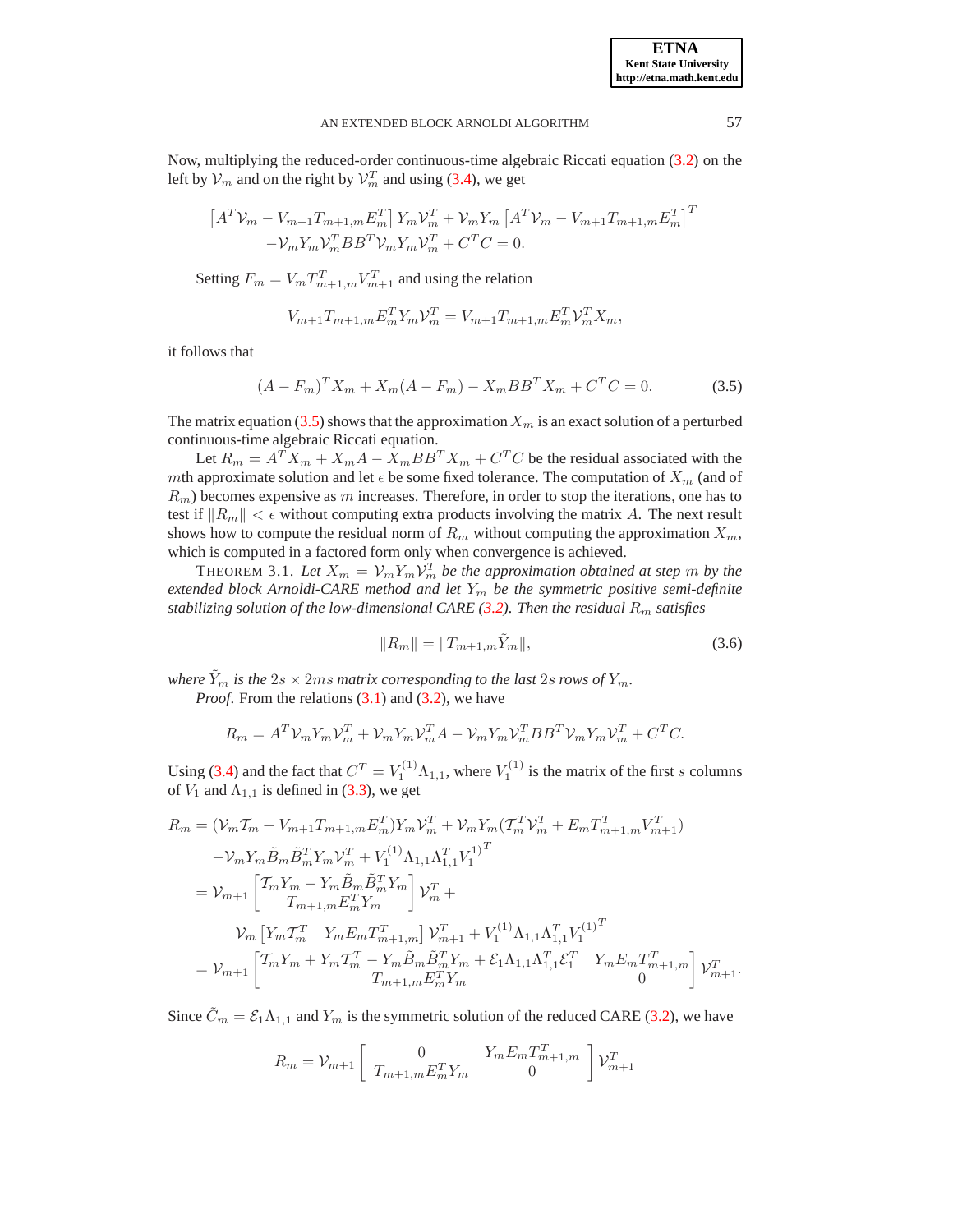and

$$
||R_m|| = ||T_{m+1,m}E_m^T Y_m|| = ||T_{m+1,m}\tilde{Y}_m||,
$$

where  $\tilde{Y}_m = E_m^T Y_m$  represents the 2s last rows of  $Y_m$ .

Theorem [3.1](#page-4-1) is important in practice, as it allows us to stop the iteration when convergence is achieved without computing the approximate solution  $X_m$  at each iteration. The solution  $X_m$  could be given as a product of two matrices of low rank. In fact, since  $X_m$  is positive semidefinite, it is possible to decompose it as  $X_m = ZZ^T$ , where the matrix Z is of rank smaller than or equal to  $2m$ . Consider the singular value decomposition of the  $2m \times 2m$ matrix  $Y_m = U\Sigma U^T$  where  $\Sigma$  is the diagonal matrix of the singular values of  $Y_m$  sorted in decreasing order. Let  $U_l$  be the  $2m \times l$  matrix of the first l columns of U corresponding to the l singular values of magnitude greater than some tolerance *dtol*. We obtain the truncated singular value decomposition  $Y_m \approx U_l \Sigma_l U_l^T$  where  $\Sigma_l = \text{diag}[\sigma_1, \dots, \sigma_l]$ . Setting  $Z_m = \mathcal{V}_m U_l \Sigma_l^{1/2}$  $\frac{1}{l}$ , it follows that

$$
X_m \approx Z_m Z_m^T.
$$

We notice that this remark was used in [\[30\]](#page-9-5) for Lyapunov matrix equations.

Next, we give an upper bound for the norm of the error  $X - X_m$ , where X is the exact solution of the CARE  $(1.1)$ .

THEOREM 3.2. Let  $X_m$ ,  $Y_m$  be the mth approximate solution obtained with the ex*tended block Arnoldi-CARE algorithm and the solution of the projected problem [\(3.2\)](#page-3-2), respectively. Let*  $\tilde{Y}_m$  *be the*  $2s \times 2ms$  *matrix corresponding to the last*  $2s$  *rows of*  $Y_m$ *. We set*  $\gamma_m = ||T_{m+1,m}\tilde{Y}_m||$ ,  $\eta = ||BB^T||$ , and  $A_m = A - BB^T X_m$ , and assume that  $\delta_m =$  $\text{sep}(A_m,-A_m^T) > 0$ . Then if  $4\gamma_m\eta/\delta_m^2 < 1$ , we have

$$
||X - X_m|| \le \frac{2\gamma_m}{\delta_m + \sqrt{\delta_m^2 - 4\gamma_m \eta}}.\tag{3.7}
$$

*Proof.* The proof is similar to the one given in [\[18\]](#page-8-21).  $\Box$ 

<span id="page-5-0"></span>The extended block Arnoldi (EBA-CARE) algorithm for the continuous-time algebraic Riccati equation is summarized as follows

### ALGORITHM 3.3. **The extended block Arnoldi Riccati algorithm (EBA-CARE)**

- *Inputs:* A an  $n \times n$  matrix, B an  $n \times p$  matrix, C an  $s \times n$  matrix.
- *Step 0.* Choose a tolerance  $\epsilon > 0$ , a maximum number of iterations  $m_{max}$ , and a tolerance *dtol*;
- *Step 1.* For  $m = 1, 2, \ldots, m_{max}$
- *Step 1.1* Compute  $V_m$  to update the orthonormal basis  $\{V_1, \ldots, V_m\}$ by Algorithm [2.1.](#page-2-1) Compute the block Hessenberg matrix  $\mathcal{T}_m$ ;

• Step 1.2 Solve the low-dimensional Riccati equation:\n
$$
\begin{bmatrix}\n a & b \\
 c & d\n \end{bmatrix}
$$

$$
\mathcal{T}_m Y_m + Y_m \mathcal{T}_m^T - Y_m \tilde{B}_m \tilde{B}_m^T Y_m + \tilde{C}_m^T \tilde{C}_m = 0;
$$
  
where  $\tilde{B}_m = \mathcal{V}_m^T B$ ;  $C_m^T = \mathcal{V}_m^T C^T$ ;

• *Step 1.3* Compute the residual norm:

$$
r_m := ||T_{m+1,m}\tilde{Y}_m||;
$$

where  $\tilde{Y}_m$  is the  $2s \times 2ms$  matrix corresponding to the last 2s rows of  $Y_m$ .

• *Step 1.4* If  $r_m < \epsilon$ , go to *Step 2*, end if.

end for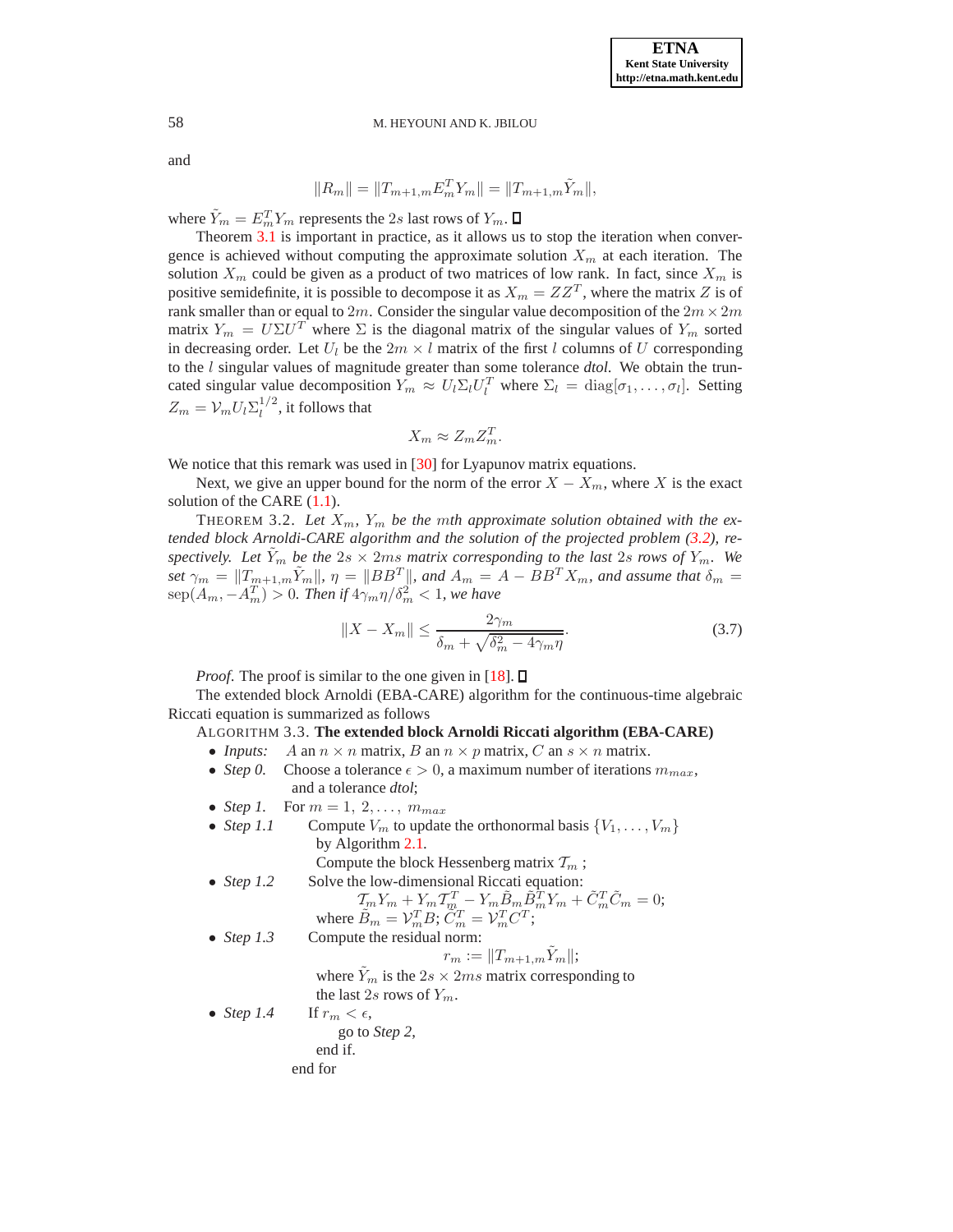### AN EXTENDED BLOCK ARNOLDI ALGORITHM 59

• *Step 2.* Compute the singular value decomposition of  $Y_m$ , i.e.,  $Y_m = U\Sigma U^T$ where  $\Sigma = \text{diag}[\sigma_1, \ldots, \sigma_{2m}]$  and  $\sigma_1 \geq \ldots \geq \sigma_{2m}$ ; Determine *l* such that  $\sigma_{l+1} < dtol \leq \sigma_l$ , set  $\Sigma_l = \text{diag}[\sigma_1, \ldots, \sigma_l]$ ; compute  $Z_m = \mathcal{V}_m U_l \Sigma_l^{1/2}$  $i^{1/2}$ ; The approximation  $X_m$  is given by  $X_m \approx Z_m Z_m^T$ .

In Step 1.2, the low order algebraic Riccati problem is solved by the Schur method [\[23\]](#page-8-9).

<span id="page-6-0"></span>**4. Numerical examples.** In this section, we provide experimental results to show the effectiveness of the extended block Arnoldi-CARE algorithm. The obtained results are compared with those obtained by the block Arnoldi Riccati method [\[17,](#page-8-20) [18\]](#page-8-21) and by the Newton-ADI method, also called the Low Rank Cholesky Factorized Newton (LRCF-Newton) method [\[8,](#page-8-24) [28\]](#page-9-4). We used the function 1p\_1rnm in the LYAPACK package [\[27\]](#page-9-6). We notice that in each Newton outer iteration we have to solve a large Lyapunov matrix equation. In the LRCF-Newton method, these Lyapunov matrix equations are solved by the Low Rank Cholesky Factorized ADI method [\[28\]](#page-9-4). This last method requires the computation of optimal ADI parameters. In our numerical tests, we used a heuristic procedure: the MATLAB function  $1p\_para$ from the LYAPACK library [\[27\]](#page-9-6). This last procedure is based on the classical Arnoldi process and is denoted by LRCF(l,  $k_p$ ,  $k_m$ ), where l is the number of ADI parameters,  $k_p$  is the number of Arnoldi iterations, and  $k_m$  is the number of inverted Arnoldi iterations. A maximum number  $maxN = 20$  of outer iterations was allowed for LRCF-Newton, while the inner iterations were stopped when the norm of inner residuals was less than  $10^{-6}$  or when the inner iteration number was larger than  $maxA = 50$ .

All the experiments were performed on a computer with an Intel Pentium 4 processor at 3.4 GHz and 2048 MBytes of RAM. The algorithms were coded in MATLAB 7.2. The same stopping criterion is used for both algorithms, and the computations were stopped when  $||R(X_m)||/||CC^T|| < \epsilon = 10^{-7}$ . In the singular value decomposition of  $Y_m$  (Step 2 in Algorithm [3.3\)](#page-5-0), we used  $dtol = 10^{-12}$  to discard the columns of U corresponding to diagonal elements of Σ less than *dtol*.

<span id="page-6-1"></span>EXAMPLE 4.1. This first example describes a model of heat flow with convection in the given domain. We consider the following linear time-invariant system

$$
\begin{cases}\n\dot{x}(t) = Ax(t) + Bu(t), \\
y(t) = Cx(t),\n\end{cases}
$$

where the matrix  $A$  is obtained from the centered finite difference discretization of the operator

$$
L(u) = \Delta u - 10y \frac{\partial u}{\partial x} - 2x \frac{\partial u}{\partial y} - (y^2 - x^2)u
$$

on the unit square  $[0, 1] \times [0, 1]$  with homogeneous Dirichlet boundary conditions. The dimension of the matrix A is  $n = n_0^2$ , where  $n_0$  is the number of inner grid points in each direction. Different values of  $n_0$ ,  $p$ , and  $s$  are used. Since the matrix  $A$  is structured (band matrix), the LU factorization required in Algorithm [2.1](#page-2-1) is easily done, even though the problems are relatively large. The entries of the  $n \times p$  matrix B and the  $s \times n$  matrix C are random values uniformly distributed on [0, 1].

In Table [4.1,](#page-7-0) we report the results obtained with the extended block Arnoldi (EBA-CARE), the block Arnoldi (BA-CARE), and the Low Rank Cholesky Factorized Newton (LRCF-Newton) methods. For each method, we listed the number of iterations needed for convergence, the CPU time in seconds, and the rank of the obtained approximate solution. The results listed in Table [4.1](#page-7-0) show the performance of EBA-CARE as compared to the other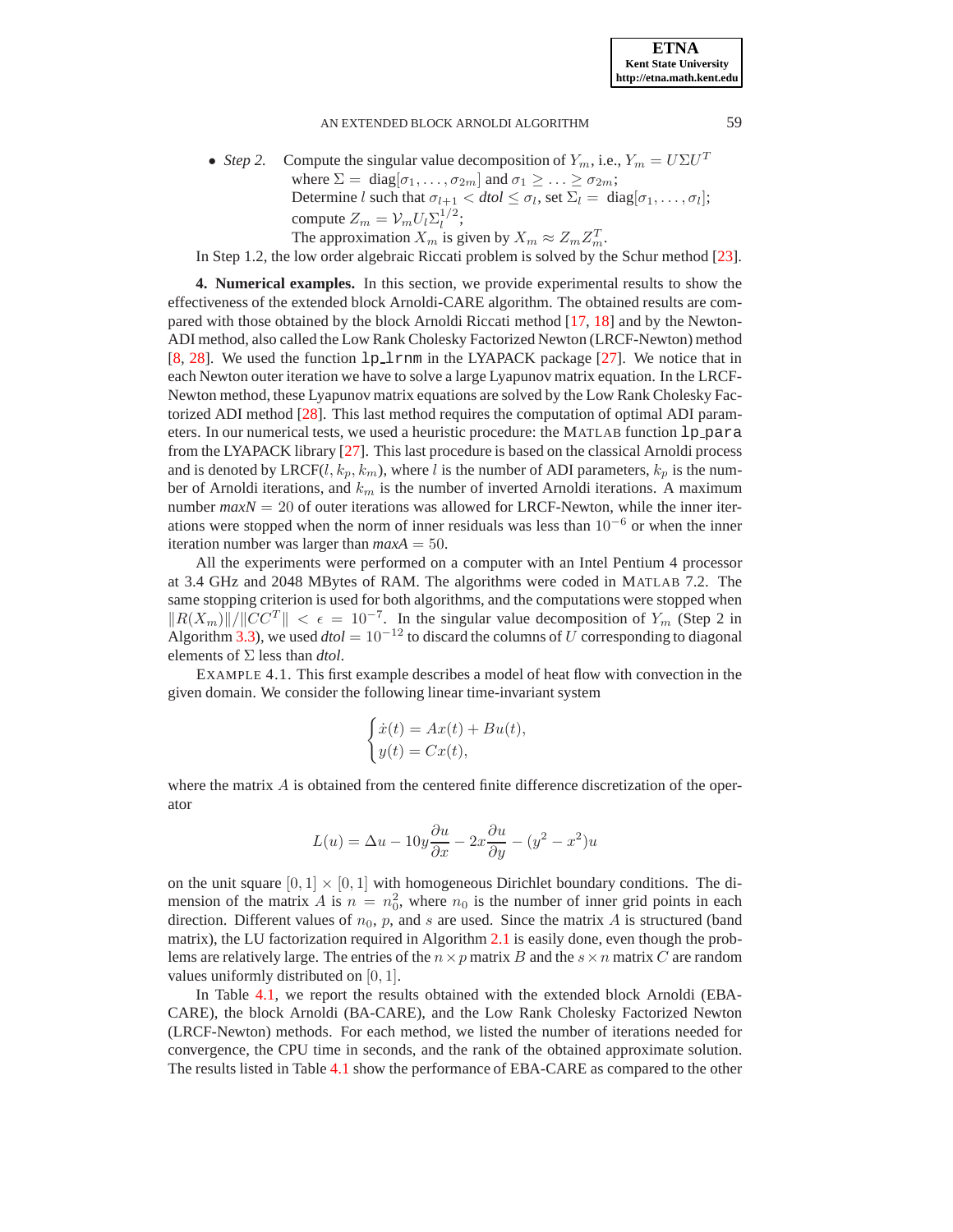<span id="page-7-0"></span>TABLE 4.1 *Results for Example [4.1.](#page-6-1)*

| Test problem                 | Method             | Iter. | CPU time | $Rank(X_m)$ |
|------------------------------|--------------------|-------|----------|-------------|
| $n = 6400$                   | <b>EBA-CARE</b>    | 14    | 4.87     | 93          |
| $s = 5, p = 5$               | <b>BA-CARE</b>     | 99    | 595.65   | 93          |
| $l = 10, k_p = 20, k_m = 20$ | <b>LRCF-Newton</b> | 12    | 678.85   | 118         |
| $n = 8100$                   | EBA-CARE           | 17    | 3.96     | 61          |
| $s = 3, p = 2$               | <b>BA-CARE</b>     | 114   | 210.96   | 60          |
| $l = 15, k_p = 40, k_m = 20$ | <b>LRCF-Newton</b> | 11    | 365.71   | 65          |
| $n = 12100$                  | <b>EBA-CARE</b>    | 17    | 12.28    | 101         |
| $s=5, p=2$                   | <b>BA-CARE</b>     | 127   | 1503.21  | 100         |
| $l = 10, k_p = 20, k_m = 20$ | LRCF-Newton        | 12    | 927.25   | 115         |

<span id="page-7-3"></span>two algorithms. For LRCF-Newton, we used different values of the parameters  $l, k_p$ , and  $k_m$ , and we report those parameters that give the best results.

EXAMPLE 4.2. In this example, we consider a benchmark problem coming from a discretization of a convective thermal flow problem [\[26\]](#page-8-25). The associated linear time-invariant system is given by

<span id="page-7-2"></span>
$$
\begin{cases}\nE\dot{x}(t) = A_0 x(t) + B_0 u(t), \\
y(t) = Cx(t).\n\end{cases}
$$
\n(4.1)

The matrices  $A_0$  (flow meter model v0.5.A),  $B_0$  (flow meter model v0.5.B), E (flow meter model v0.5.E) and C (flow meter model v0.5.C) have been extracted from the IMTEK collection<sup>[1](#page-7-1)</sup>. For this example  $n = 9669$ ,  $nnz(A_0) = 67391$ ,  $s = 5$  and  $p = 1$ . As the matrix E is diagonal and nonsingular, the linear time-invariant system [\(4.1\)](#page-7-2) can be reformulated as in [\(1.3\)](#page-0-1) with  $A = E^{-1}A_0$  and  $B = E^{-1}B_0$ . We note that for this example  $||A||_F \simeq 10^6$  and  $||B||_F \simeq 10^5$ .

<span id="page-7-4"></span>TABLE 4.2 *Results for Example [4.2.](#page-7-3)*

| Method                       | Iter. | Res. norms CPU time Rank $(X_m)$             |     |
|------------------------------|-------|----------------------------------------------|-----|
| EBA-CARE                     | - 39  | $8.6710^{-8}$ $1.210^{2}$                    | 111 |
| <b>BA-CARE</b>               |       | $>$ 300 $2.3410^{-2}$ $>$ 2.210 <sup>3</sup> | -   |
| LRCF-Newton                  |       | $> 20$ $3.0710^{-4}$ $> 4.110^{3}$           |     |
| $l = 10, k_p = 15, k_m = 15$ |       |                                              |     |

For this experiment, we compared the performance of the EBA-CARE algorithm with the LU factorization of the matrix A, the BA-CARE algorithm, and the LRCF-Newton method. As shown in Table [4.2,](#page-7-4) the BA-CARE and the LRCF-Newton methods fail to converge within a total number of *maxB* = 300 iterations for BA-CARE and *maxN* = 20 outer iterations for LRCF-Newton.

**5. Conclusion.** We presented in this paper a new iterative method for computing low rank approximate solutions to large scale algebraic Riccati equations. The method is based on the extended block Arnoldi algorithm, which is a Krylov subspace generated by the matrices A and  $A^{-1}$ . The advantage of this new method as compared to others is the fact that, in

<span id="page-7-1"></span><sup>1</sup>http://www.imtek.de/simulation/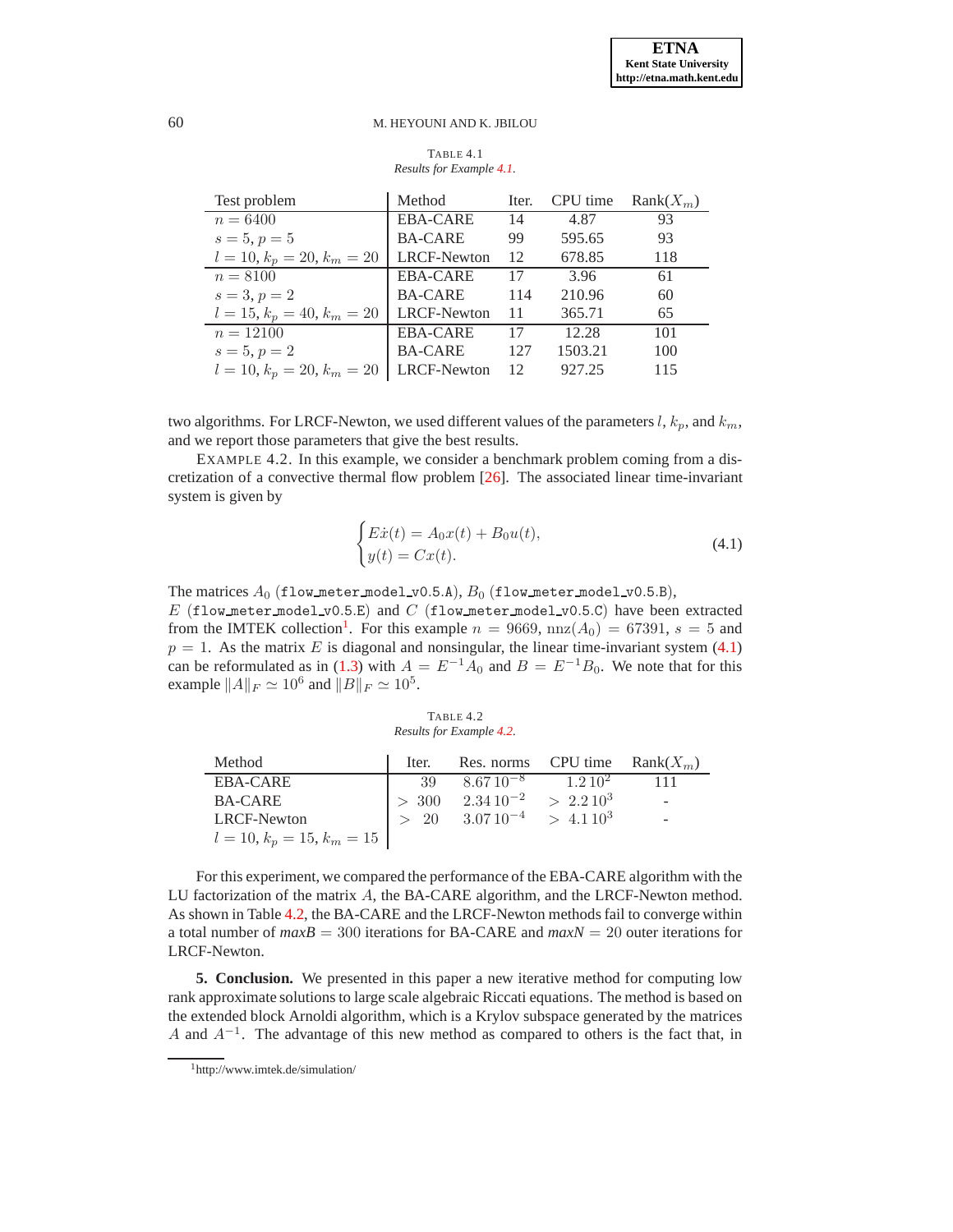#### AN EXTENDED BLOCK ARNOLDI ALGORITHM 61

general, it requires a small number of iterations to give an accurate approximation of the desired solution. As compared to the block Arnoldi and to the LRCF-Newton methods for large and sparse problems, our algorithm requires less CPU time and memory. We notice that when the LU factorization of the matrix  $\vec{A}$  is not possible (or is very expensive), then, in the EBA-CARE algorithm, we can use a preconditioned Krylov method for solving linear systems with A, but in this case some theoretical properties are lost.

**Acknowledgments.** We would like to thank the referees for their recommendations and helpful suggestions.

#### **REFERENCES**

- <span id="page-8-6"></span>[1] H. ABOU-KANDIL, G. FREILING, V. IONESCU, AND G. JANK, *Matrix Riccati Equations in Control and Systems Theory*, Systems & Control: Foundations & Applications, Birkh auser, Boston, 2003.
- <span id="page-8-1"></span><span id="page-8-0"></span>[2] B. D. O. ANDERSON AND J. B. MOORE, *Linear Optimal Control*, Prentice-Hall, Englewood Cliffs, 1971.
- <span id="page-8-16"></span>[3]  $\_\_\_\_\$ n, *Optimal Control – Linear Quadratic Methods*, Prentice-Hall, Englewood Cliffs, NJ, 1990.
- [4] W. F. ARNOLD, III AND A. J. LAUB, *Generalized eigenproblem algorithms and software for algebraic Riccati equations*, Proc. IEEE, 72 (1984), pp. 1746–1754.
- <span id="page-8-12"></span>[5] Z. BAI AND J. DEMMEL, *Using the matrix sign function to compute invariant subspaces*, SIAM J. Matrix Anal. Appl, 19 (1998), pp. 205–225.
- <span id="page-8-17"></span>[6] P. BENNER AND R. BYERS, *An exact line search method for solving generalized continous algebraic Riccati equations*, IEEE Trans. Automat. Control, 43 (1998), pp. 101–107.
- <span id="page-8-19"></span>[7] P. BENNER AND H. FASSBENDER, *An implicitly restarted symplectic Lanczos method for the Hamiltonian eigenvalue problem*, Linear Algebra Appl., 263 (1997), pp. 75–111.
- <span id="page-8-24"></span>[8] P. BENNER, H. MENA, AND J. SAAK, *On the parameter selection problem in the Newton-ADI iteration for large-scale Riccati equations*, Electron. Trans. Numer. Anal., 29 (2008), pp. 136–149. <http://etna.math.kent.edu/vol.29.2007-2008/pp136-149.dir/>
- <span id="page-8-2"></span>[9] S. BITTANTI, A. LAUB, AND J. C. WILLEMS, *The Riccati equation*, Springer-Verlag, Berlin, 1991.
- <span id="page-8-10"></span>[10] R. BYERS, *Hamiltonian and Symplectic Algorithms for the Algebraic Riccati Equation*, Ph.D. thesis, Department of Computer Science, Cornell University, Ithaca, NY, 1983.
- <span id="page-8-13"></span>[11] , *Solving the algebraic Riccati equation with the matrix sign function*, Linear Algebra Appl., 85 (1987), pp. 267–279.
- <span id="page-8-8"></span>[12] J. L. CASTI, *Linear Dynamical Systems*, vol. 135 of Mathematics in Science and Engineering, Academic Press, 1987.
- <span id="page-8-7"></span><span id="page-8-3"></span>[13] B. N. DATTA, *Numerical Methods for Linear Control Systems Design and Analysis*, Elsevier Academic Press, 2003.
- [14] E. J. C. DOYLE, K. GLOVER, P. P. KHARGONEKAR, AND B. A. FRANCIS, *State space solutions to standard* H<sup>2</sup> *and* H<sup>∞</sup> *control problems*, IEEE Trans. Automat. Control, 34 (1989), pp. 831–846.
- <span id="page-8-23"></span>[15] V. DRUSKIN AND L. KNIZHNERMAN, *Extended Krylov subspaces: approximation of the matrix square root and related functions*, SIAM J. Matrix Anal. Appl, 19 (1998), pp. 755–771.
- <span id="page-8-18"></span>[16] A. C. H. GUO AND P. LANCASTER, *Analysis and modification of Newton's method for algebraic Riccati equations*, Math. Comp., 67 (1998), pp. 1089–1105.
- <span id="page-8-20"></span>[17] I. M. JAIMOUKHA AND E. M. KASENALLY,*Krylov subspace methods for solving large Lyapunov equations*, SIAM J. Matrix Anal. Appl, 31 (1994), pp. 227–251.
- <span id="page-8-21"></span>[18] K. JBILOU, *Block Krylov subspace methods for large continuous-time algebraic Riccati equations*, Numer. Algorithms, 34 (2003), pp. 339–353.
- <span id="page-8-22"></span>[19] , *An Arnoldi based algorithm for large algebraic Riccati equations*, Appl. Math. Lett., 19 (2006), pp. 437–444.
- <span id="page-8-14"></span>[20] C. S. KENNY, A. J. LAUB, AND P. PAPADOPOULOS, *Matrix sign function algorithms for Riccati equations*, IMA J. Math. Control Inform., 9 (1992), pp. 331–344.
- <span id="page-8-15"></span>[21] D. L. KLEINMAN, *On an iterative technique for Riccati equation computations*, IEEE Trans. Automat. Control, 13 (1968), pp. 114–115.
- <span id="page-8-9"></span><span id="page-8-4"></span>[22] P. LANCASTER AND L. RODMAN, *Algebraic Riccati Equations*, Clarendon Press, Oxford, 1995.
- [23] A. J. LAUB, *A Schur method for solving algebraic Riccati equations*, IEEE Trans. Automat. Control, 24 (1979), pp. 913–921.
- <span id="page-8-11"></span>[24] V. MEHRMANN, *A symplectic orthogonal method for single-input single-output discrete-time optimal linear quadratic control problems*, SIAM J. Matrix Anal. Appl, 9 (1988), pp. 221–248.
- <span id="page-8-5"></span>[25] , *The Autonomous Linear Quadratic Control Problem: Theory and Numerical Solution*, vol. 163 of Lecture Notes in Control and Information Sciences, Springer-Verlag, Heidelberg, 1991.
- <span id="page-8-25"></span>[26] C. MOOSMANN, E. B. RUDNYI, A. GREINER, AND J. G. KORVINK, *Model order reduction for linear*